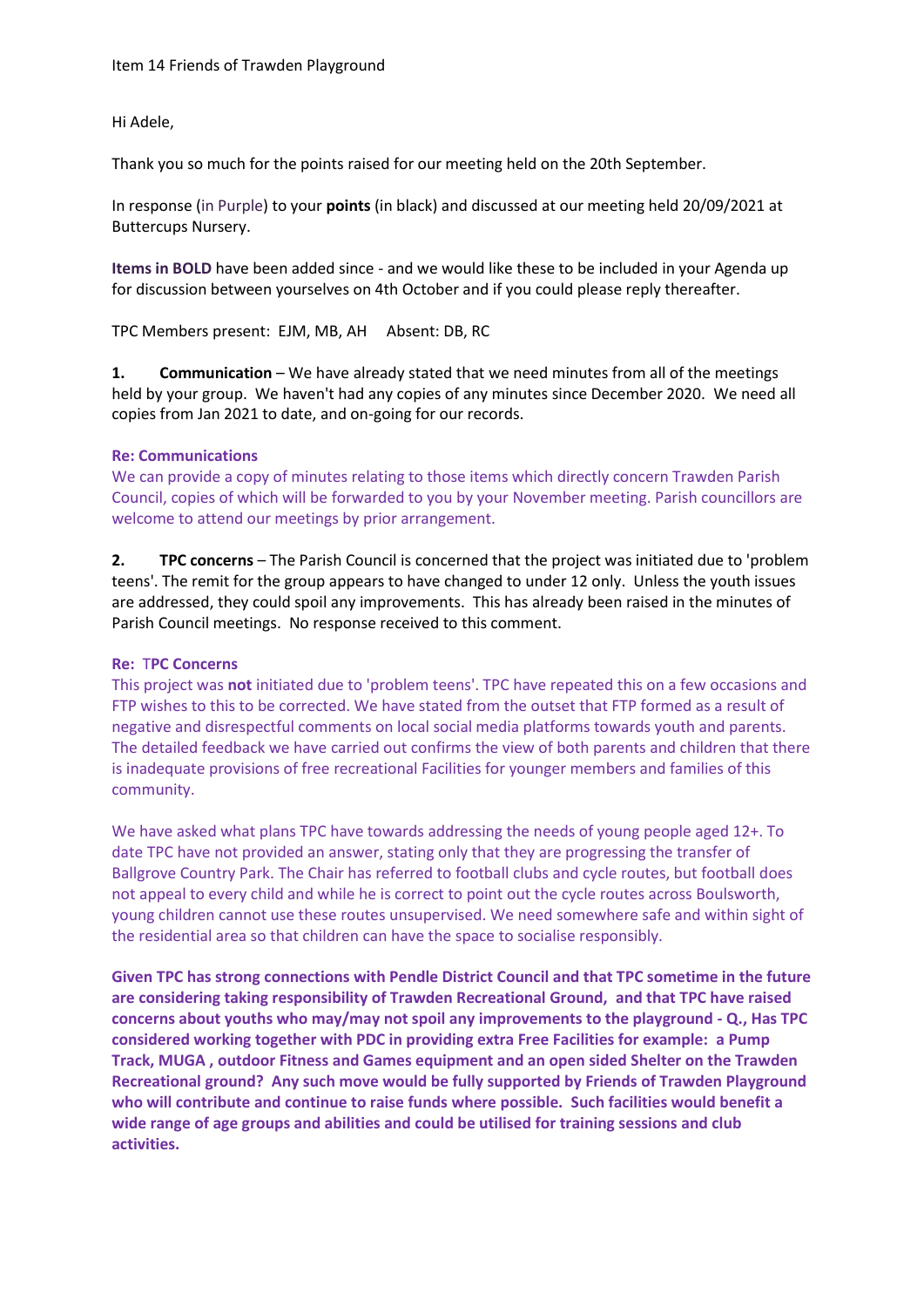We have engaged with local teenagers through social media, face to face and through our fundraising efforts and have had an excellent response. They have completed questionnaires and are very keen to be invited into other community groups as volunteers. Offering volunteering opportunities in itself would go a long way towards building bridges in the community.

**3. Aim of project -** The Parish Council would like to see the right equipment for the age group intended. There needs to be a balance of green space for 4–12-year-olds only.

## **Re: Aim of project**

After consultation with the children themselves through questionnaires, we all agree that the playground rules ought to remain the same, restricting use to accompanied children aged 4-12. The apparatus will be geared towards the age group of 4 -12, Adequate green space will be provided and special surfaces for the individual pieces of apparatus where needed rather than larger areas. Free Green space to run around is equally as important as the apparatus itself. We will find the right balance with your support.

**4. Costs** - initial funds to be raised by Group via grants and fundraising. Who would be expected to pay for upkeep and repairs? Has the group received more than 1 quote for comparison.

## **Re: Costs**

The initial funds will be raised by FTP and the maintenance and repair of equipment will remain the responsibility of TPC. We have contacted three independent Playground suppliers to date to try and source the best possible deal, exceptional quality and longest life span and warranties to suit for anything that is implemented. We have arranged for all three prospective suppliers to visit the site and provide brochures and plans, specification for equipment, warranty, costings, maintenance etc.

We question why TPC are committed to taking ownership of Ballgrove Park, involving far higher operational costs, but are so concerned about maintenance costs of a small playground that is already very tired, outdated, unattractive to users, proven to be inadequate and situated directly in their immediate village!

**5.** CCTV - The question has been asked, but it's not a possibility from Church.

# **We have yet to request permission from the Diocese regarding being able to have the electric supply running from the church to the playground and explain our reasons for this.**

Re: Hardwired CCTV -, We wish to understand The Church's recent decision (provided by TPC) - to enable all parties to negotiate a satisfactory solution to making the playground a safer amenity.

Re: Plan B, self-Charging CCTV CCTV remains a possibility if a self-charging system were to be installed. The equipment will be donated by the provider and the cost of this installation will be covered by ourselves and two other funders.

Emma Jayne McDonald raised a couple of concerns during the meeting and we can advise as follows:

# **Thorne Security have advised FTP in an email and clarified that the installation of a mains power supply from the Church to the playground is not part of their Service, nor could they advise how a**